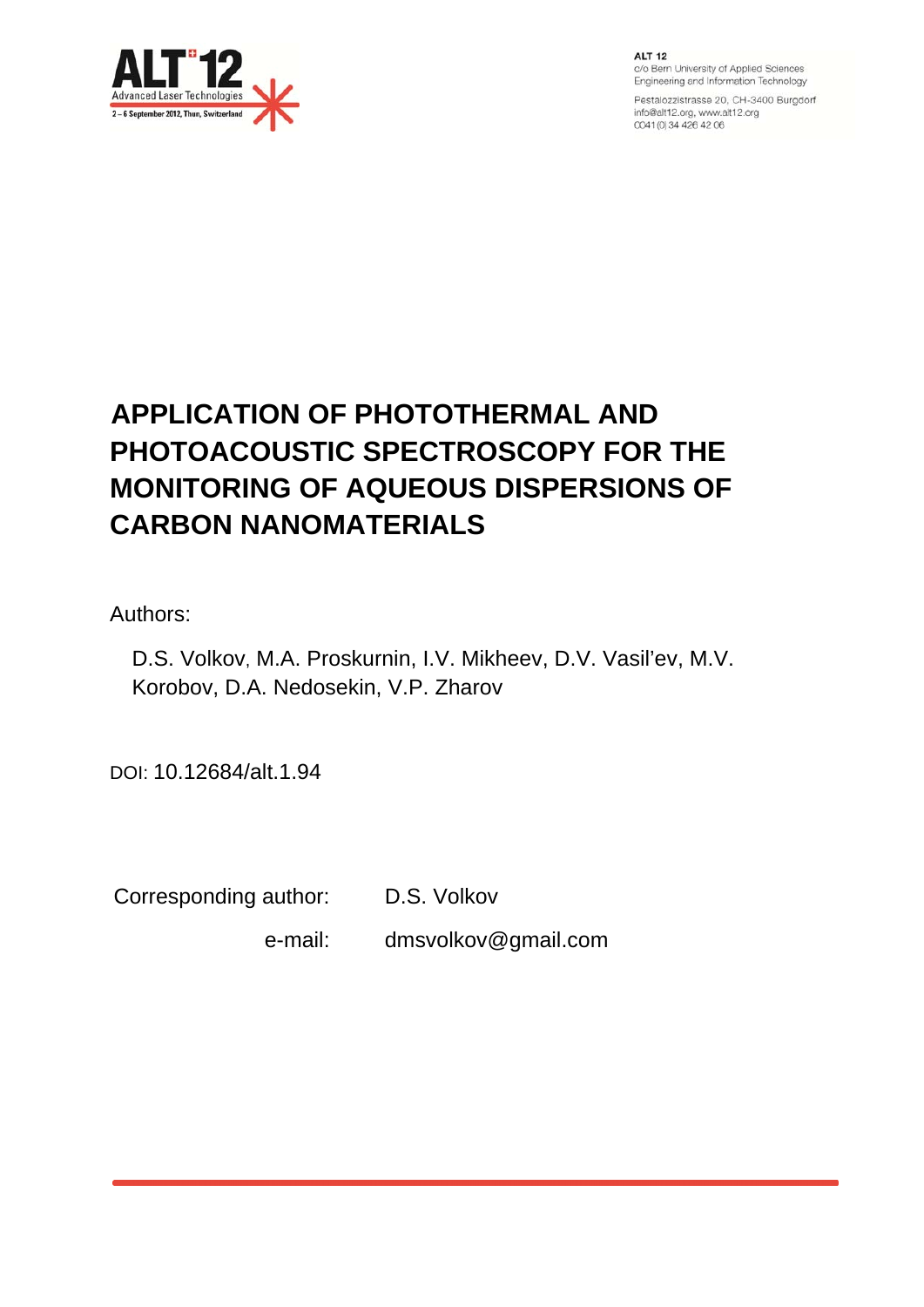## **Application of Photothermal and Photoacoustic Spectroscopy for the Monitoring of Aqueous Dispersions of Carbon Nanomaterials**

D.S. Volkov<sup>1</sup>, M.A. Proskurnin<sup>1</sup>, I.V. Mikheev<sup>1</sup>, D.V. Vasil'ev<sup>1</sup>, M.V. Korobov<sup>1</sup>, D.A. Nedosekin<sup>2</sup>, V.P. Zharov<sup>2</sup>

<sup>1</sup> Analytical Chemistry Division, Chemistry Department, Lomonosov Moscow State University, Moscow, 119991, Russia <sup>2</sup>Philips Classic Laser Laboratories, University of Arkansas for Medical Sciences, Little Rock, Arkansas, 72205, USA

#### **Abstract**

Photothermal and optoacoustic spectroscopy in their state-of-the-art techniques—multiwavelength, scanning and transient—are used for complex investigation and analysis (chemical analysis and the estimation of physicochemical properties and size) of novel carbon materials—fullerenes and nanodiamonds—and their aqueous dispersions as promising biomedical nanosystems. The estimation of the cluster size and the possibilities to determine subnanogram amounts of both nanodiamonds and fullerenes by these techniques are shown. The comparison of fullerene solutions in various solvents, toluene, N-methylpyrrolydone and water, is made. The advantages of the photothermal and optoacoustic techniques over conventional spectroscopies and the current limitation are discussed. The necessity to develop robust models for transient and imaging photothermal techniques is outlined.

#### **Introduction**

Unique properties of new allotropic forms of carbon —fullerenes, nanotubes, and nanodiamonds (NDs) —find various applications in state-of-the-art branches of science and technology. They are used in the formation of composites, electronic instruments, and catalysts. They are promising for biomedical applications [\[1\]](#page-7-0), catalysis [\[2,](#page-7-1) [3\]](#page-7-2), and as new sorbents [\[4-7\]](#page-7-3). They can be used as fluorescent and contrast agents [\[8-10\]](#page-7-4) in clinical diagnostics, as platforms for drug delivery [\[11,](#page-7-5) [12\]](#page-7-6), as enterosorbents, diagnostic sensors, in cellular surgery, anticancer therapy, and many other areas [\[1\]](#page-7-0). ND biocompatibility has been insensitively investigated recently [\[13\]](#page-7-7). Low ND and fullerene toxicity was shown for neurons [\[14\]](#page-7-8) stem cells [\[15\]](#page-7-9), pulmonary epithelium [\[16,](#page-7-10) [17\]](#page-7-11), blood cells [\[18\]](#page-8-0), fibroblasts [\[16,](#page-7-10) [17\]](#page-7-11), ovary tissues [\[19\]](#page-8-1) etc.

As the biological properties of colloid solutions of fullerenes depend on the size of fullerene aggregates [\[20\]](#page-8-2), it is necessary to control this parameter. The methods used for this, dynamic light scattering (DLS) and low-angle neutron scattering have some significant drawbacks like very complicated data-handling routines and the problem of scattering on large particles.

Thus, the aim of this work was to show is it possible to use photothermal (PT) and optoacoustic (OA) spectroscopies as state-of-the-art methods of molecular and supramolecular spectroscopy for estimating size and concentrational dependences in dispersions exemplified by nanodiamonds and fullerenes.

## **Materials and Methods**

## *Thermal-lens spectrometer*

The thermal-lens spectrometer used in the work to monitor the changes in the solution properties was developed on the base of the spectrometer [\[21\]](#page-8-3) optimized for the determination of solutions with a light absorption down to  $1 \times 10^{-6}$  abs. units. The scheme is given at Fig. 1. The key parameters are summarized in Table 1 (from this point on, the subscript "*p*" will denote the probe beam, and the subscript "*e*" will stand for the excitation beam). The optimization of the spectrometer geometry for accounting convection processes or the Soret effect was out of the scope of this work. Quartz cells with optical path lengths of 10 mm were used throughout.



Fig. 1. Schematics of the thermal-lens spectrometer. 1 – excitation laser; 2 – probe laser; 3, 4, 9,  $11$  – diachronic mirrors;  $5 -$ quartz prism; 6 &  $8 -$  focusing lenses;  $7 -$  chopper; 10 – sample; 12, 13 – filter and pinhole; 14, 15 – photodiodes; 16, 17,  $18$  – analog amplification units;  $19 - DAC$ -ADC board;  $20 - PC$ .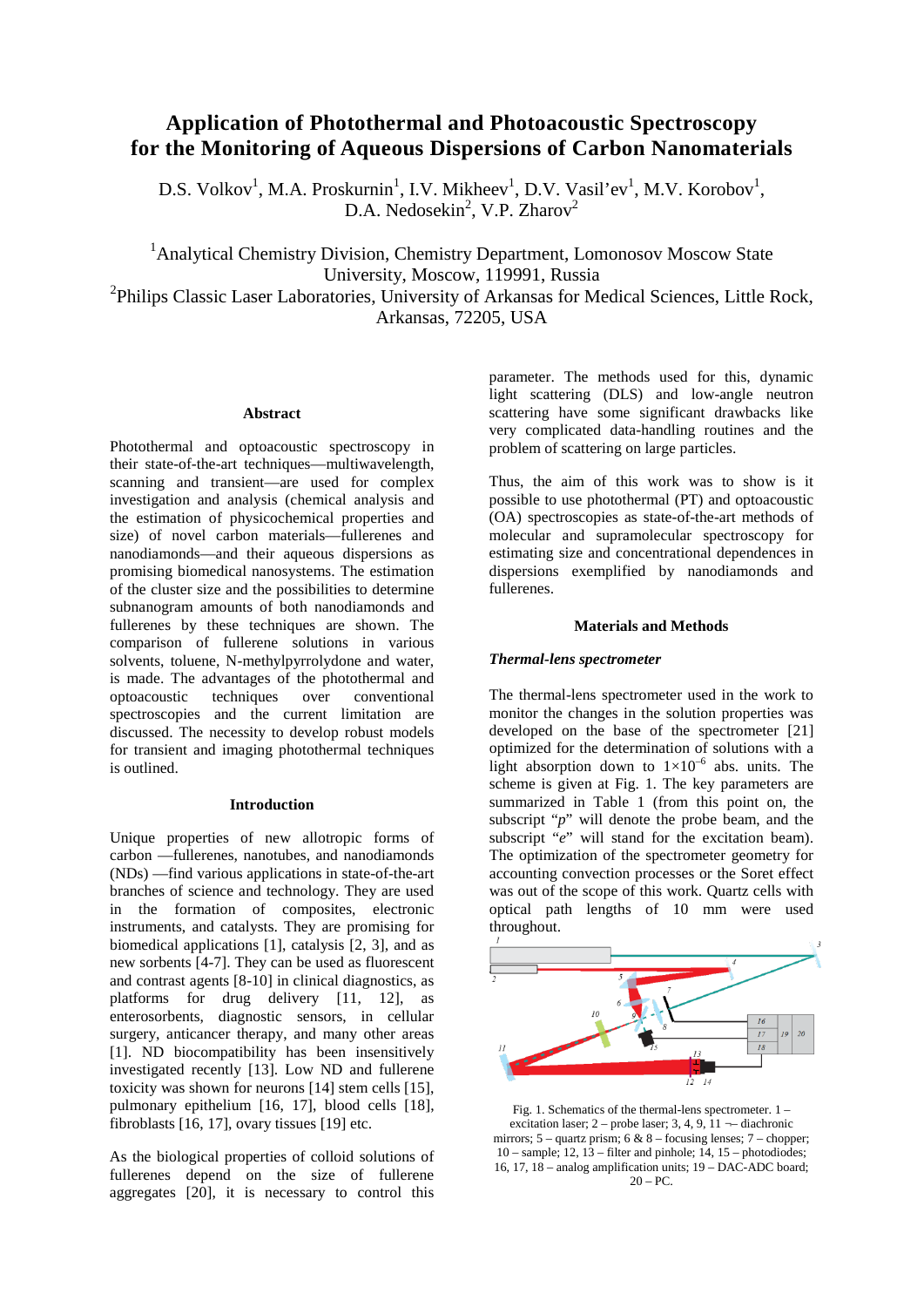Table 1. The key parameters of the thermal lens spectrometer

| Excitation    | Wavelengths, $\lambda_e$        | 514.5 and      |
|---------------|---------------------------------|----------------|
| $Ar^+$ laser  |                                 | 488.0 nm       |
| Innova 90-6   | Max power                       |                |
| (Coherent,    | (TEM <sub>00</sub> mode), $P_e$ | 1.5 W          |
| USA)          | Waist, $\omega_{0e}$            | $61.2 \mu m$   |
| Probe He–Ne   | Wavelength, $\lambda_p$         | 632.8 nm       |
| laser         | Power                           |                |
| <b>HRP020</b> | (TEM <sub>00</sub> mode), $P_p$ | $2 \text{ mW}$ |
| (ThorLabs,    |                                 |                |
| USA)          |                                 |                |
| Chopper       | $\varphi$ , Hz                  | $0.1 - 100$    |
| repetition    |                                 |                |
| rate          |                                 |                |

#### *Photothermal microscope*

The setup was built using an Olympus IX81 inverted microscope platform (Olympus America, Center Valley, PA), and a tunable pulsed optical parametric oscillator (Opolette HR 355 LD, OPOTEK, Inc., Carlsbad, CA) with the spectral range, 400–2200 nm; pulse width, 5 ns; pulse repetition rate, 100 Hz; and energy fluence range,  $0.1-10^4$  mJ/cm<sup>2</sup> [\[22\]](#page-8-4). For PT measurements, we used achromatic objectives (100× DPlan, oil, NA 1.25 and  $40\times$  PlanApo N, NA 1.42), for PA measurements  $(10\times)$ , all objectives from Olympus America). PT/PA imaging of the sample was implemented by sample-scanning with a twodimensional (X-Y) translation stage (H117 ProScan II, Prior Scientific, Inc.) with a positioning accuracy of 50 nm.

In PT thermal-lens mode, laser-induced temperature-dependent variations of the refractive index (thermal lens) upon absorption of the pump laser radiation caused the defocusing of a collinear He-Ne laser (model 117A, Spectra-Physics, Santa Clara, CA) probe beam with wavelength of 633 nm and power of 1.4 mW. A decrease in the beam intensity at its centre (referred as PT signal) was detected by a photodetector with a built-in preamplifier (PDA36A, 40 dB amplification, ThorLabs, Newton, NJ) after transiting a narrowbandpass filter (MaxLine® laser clean-up filter, central wavelength 633 nm, spectral bandwidth 12.5 nm, LL01-633-12.5, Semrock, Inc., Rochester, NY).

PT/PA imaging had a maximum positioning accuracy of 50 nm. In the linear mode, PT signal showed a linear component from fast heating (0.1–  $0.5 \,\mathrm{\upmu s}$ ) and slower  $(0.5-1 \,\mathrm{\upmu s})$  cooling component. In the nonlinear mode, the local temperature<br>exceeding nanobubble-formation threshold nanobubble-formation threshold provides an ultra-fast, sharp change in the probe beam intensity [\[23\]](#page-8-5). In PA mode, the laser-induced ultrasound waves were detected in a transmission configuration by focusing an ultrasound transducer (V-324-SE, 25 MHz; focal length 12 mm, Panametrics) immersed into the ultrasonic gel above the sample.

#### *Other instruments*

The investigations by dynamic light scattering were made using a Malvern «Zetasizer nano ZS» instrument, a He–Ne laser with 4 mW power and  $\lambda$  $= 633$  nm. The particle size is 0.6 nm – 6 µm. Spectrophotometric measurements were made using a Shimadzu UV-mini 1240 spectrophotometer. Ultrasonic treatment was used with a piezoceramic emitter without a concentrator immersed in the solution. The resonance frequency  $\sim$ 18–20 kHz, power up to 1 kW, volume 50–150 mL.

#### *Data treatment*

A single measurement of the time-resolved PT signal  $\vartheta(t)$  for a shutter on-off cycle of the CW exciation beam and pulsed beam was calculated as the phase shift in the probe beam wavefront Φ at a distance from a laser source *z* and a distance from the beam center *r* at time *t*

$$
\Phi = \frac{2\pi}{\lambda_p} l \frac{dn}{dT} \Big[ \Delta T(r, z, t) - \Delta T(0, z, t) \Big]
$$
 (1)

 $(\lambda_n)$  is the probe laser wavelength, *l* is sample path length, d*n*/d*T* is the temperature coefficient of the refractive index, and ∆*T* is a photothermal temperature change) as a relative change in the probe-beam intensity

$$
\vartheta(t) = \left(I_p(0) - I_p(t)\right) / I_p(t)
$$

As [\[24\]](#page-8-6).

$$
\begin{aligned} \mathcal{G}(t) &= 4\Big(P_e\big/\omega_{0e}^2\Big) \cdot B(t) \cdot E_0 D_T \cdot \alpha l = \\ &= P_e \cdot B(t) / t_c \cdot E_0 D_T \cdot 2.303 \varepsilon l c \end{aligned} \tag{2}
$$

where  $I_p(0)$  is the intensity of the probe beam at the photodetector plane in the central part of the beam at the time  $t = 0$ , and  $I_p(t)$  is the intensity of the probe beam at the moment  $t$ ,  $P_e$  is the excitation laser power,  $\omega_{0e}$  is the excitation beam waist radius,  $B(t)$  is the time-dependent geometrical constant of the optical scheme,  $D_T$  is thermal-diffusion coefficient,  $\alpha$  is the linear absorption coefficient of the sample, e is the molar absorptivity, *с* is molar concentration of the absorbing substance in the sample. The factor  $E_0$  is the enhancement factor of PT thermal-lens effect for unit excitation (pump) laser power

$$
E_0 = \left(-\frac{dn}{dT}\right)/\lambda_p k \,,\tag{3}
$$

where  $k$  the thermal conductivity. The  $t_c$  is the characteristic time of the thermal lens [\[24\]](#page-8-6):

$$
t_c = \omega_{0e}^2 / 4D_T, \qquad (4)
$$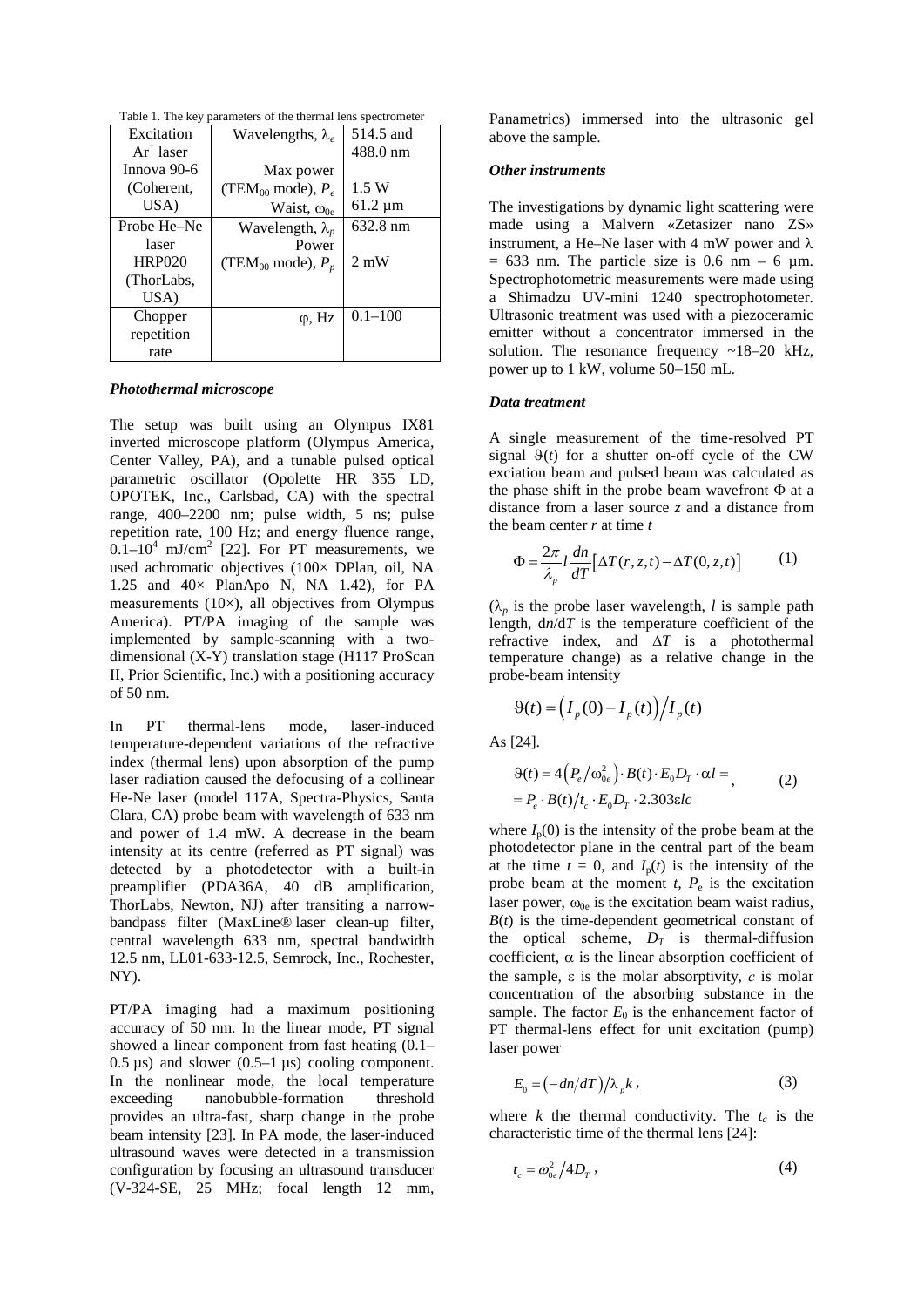For steady-state measurements in a cw mode, (2) converts to

$$
\theta = 2.303 E_0 P_e \varepsilon l c \,, \tag{5}
$$

Where  $\theta$  is steady-state PT signal corrected for the geometry constant  $B(t \to \infty)$ . The experimental values of the PT signal θ were corrected to take into account a decrease in the excitation power due to light-scattering losses  $A_s$  in solutions:

$$
\mathbf{q}_{\text{corr}} = \mathbf{q}(A + A_s)/A,\tag{6}
$$

where *A* is sample absorbance. The recalculation of the absorbance from photothermal measurements  $(A<sub>PT</sub>)$  were calculated from the equation deduced from (2) and the Beer's law  $A = \varepsilon lc$ 

$$
A_{PT} = \theta_{corr} / 2.303 E_0 P_e \,. \tag{7}
$$

Whenever possible, the experimental values of sample absorbance  $A_{\text{exp}}$  were corrected to scattering

$$
A = A_{\exp} - A_s \tag{8}
$$

## *Reagents and solvents*

All the reagents and solvents used in this study were of cp grade or higher. Water from a Milli Q water purification system (Millipore, France) was used: pH 6.8; specific resistance 18.2 M $\Omega$ ×cm, Fe, 2 ppt; dissolved  $SiO<sub>2</sub>$ , 3 ppb; total ion amount,  $\lt$ 0.2 ppb; TOC, < 10 ppb. The glassware was washed with acetone followed by conc. nitric acid.

Commercially available NDs were used throughout. Trademarks, their ID labels and manufacturers are listed in Table 2. All NDs are dry powders except SDND material (already an aqueous dispersion). The aqueous dispersions were produced as reported elsewhere [\[25\]](#page-8-7).

| Table 2. Nanodiamonds used in the study |                                                                 |                                                         |  |
|-----------------------------------------|-----------------------------------------------------------------|---------------------------------------------------------|--|
| ID                                      | NS trademarks                                                   | Manufacturer                                            |  |
|                                         | and descriptions                                                |                                                         |  |
| RUDDM                                   | modified                                                        | «Real-                                                  |  |
|                                         | nanodiamond                                                     | Dzerzhinsk»                                             |  |
|                                         | material of                                                     | Ltd.,                                                   |  |
|                                         | RUDDM grade,                                                    | Dzerzhinsk,                                             |  |
|                                         | fraction 0-150                                                  | Russia                                                  |  |
| <b>SDND</b>                             | Single-Digit<br>Nanodiamonds                                    | PlasmaChem                                              |  |
|                                         |                                                                 | GmbH.                                                   |  |
|                                         |                                                                 | Germany                                                 |  |
| NanoAmando                              | Dispersed<br>single-nano<br>diamond<br>particles<br>NanoAmando® | NanoCarbon<br>Research<br>Institute Co.,<br>Ltd., Japan |  |
| GO (UDA-<br>$GO-SP$                     |                                                                 | <b>JSC</b>                                              |  |
|                                         | Ultradisperse                                                   | «SINTA».                                                |  |
|                                         | diamond UDA-                                                    | Minsk.                                                  |  |
|                                         | $GO-SP$                                                         | Republic of                                             |  |
|                                         |                                                                 | <b>Belarus</b>                                          |  |



Fig. 2. Prepared aqueous dispersions of fullerenes  $C_{60}$  (leftmost and third from the left) and  $C_{70}$  (second from the left and rightmost), two left solutions correspond the maximum concentrations, right solutions are 10-fold diluted.

Aqueous solutions of fullerenes (Fig. 2) were produced by the following procedure. A weighed portion if fullerene (0.2–0.3 g) was placed in a 200 mL volumetric flask, dissolved in 100 mL of toluene and was sonificated for 30 min, next the solution was diluted to the mark with toluene. Next, the prepared toluene solution of the test fullerene was placed into a conic flask and 1 L of MilliQ water was added, and the solution was sonificated for 20 days (12 h per day at the maximum ultrasound power at 353K until complete evaporation of toluene (checked using HPLC-MS)). Next, the solution was boiled for 15 min and filtered through a Shott filter followed by a 0.45 µm microporous filter. The concentration of fullerene (about 500 mg/L) was measured by determining total organic carbon (TOC) technique.

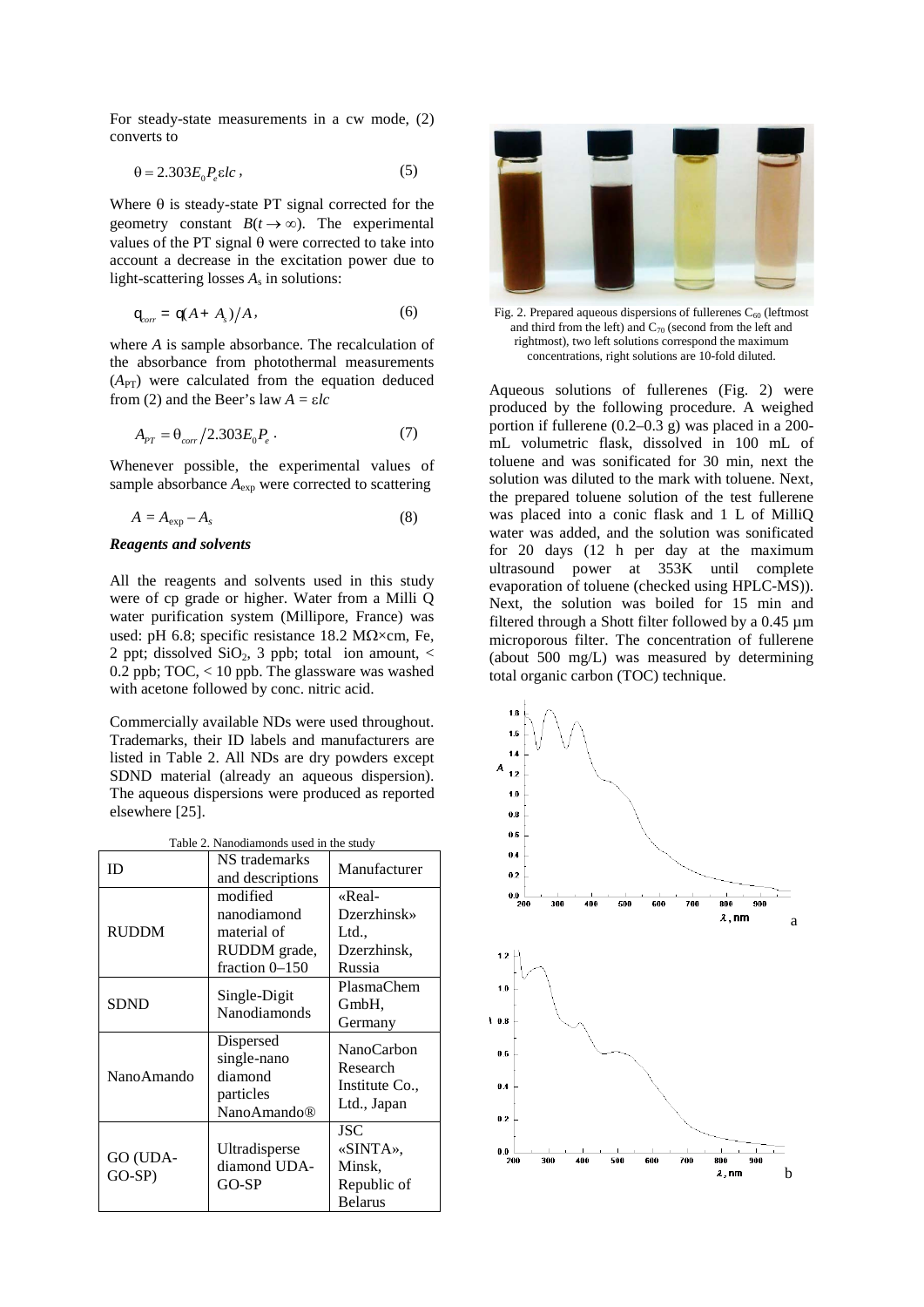#### Fig. 3. Photometric spectra of prepared aqueous dispersions of fullerenes (a)  $C_{60}$  and (b)  $C_{70}$ .

## **Results and Discussion**

To date, we have worked out a novel technique for making aqueous fullerene dispersions and quantified the residual organic solvent. In development is the procedure for preparing aqueous dispersions with certain fullerene cluster sizes without organic solvents. We expect even a wider use of our findings, as many these patterns are valid also for other nanosystems such as promising nanodiamonds.

## *Sensitivity of determination of fullerenes and nanodiamonds by photothermal techniques*

Limiting absorbance detection for TLS is  $10^{-8}$ against  $10^{-5}$  for the best spectrophotometer Dependence of steady-state thermal lens signal from concentration for fullerene  $C_{60}$  benzene solution. Detection limit is 100 ng/ml in visible area (532 nm) and less than 1 ng/ml in UV area. The values for  $C_{70}$  are the same. For aqueous solutions, we selected the wavelength of 488.0 nm as it corresponds to the charge-transfer complex of fullerenes in water and thus can be used for monitoring the changes in the fullerene species by its characteristic peak. The determination of aqueous dispersions of fullerene showed good linearity at  $\lambda = 488.0$  nm, and excitation power of 25 mW, the calibration plot of thermal-lens signal (Eq. (5)) on absorbance is  $\theta = (3.2 \pm 0.1), A (0.01 \pm 0.01)$ ,  $(P = 0.95, n = 11, r = 0.9903)$ . The limit of detection is 100 ng/mL for both fullerenes  $C_{60}$  and  $C_{70}$ , which is approximately an order lower than for spectrophotometry.

For nanodiamonds, their aqueous samples samples obey the Beer law. Limits of detection of all the studied nanodiamond types by thermal lens (488 nm,  $l = 1.0$  cm) are at subnanogram level (for excitation power 150 mW), which is 20-fold lower that for spectrophotometry.

Thus, for both fullerenes and nanodiamonds in their aqueous dispersions, the sensitivity of determination is rather high and comparable to the performance parameters for commonly used analytes [\[26\]](#page-8-8). This can be accounted for by the fact that the ND spectra are mainly absorbance. Moreover, the sensitivity of ND determination is enough for measuring low amounts of NDs (clusters) in solution. Thus, the use of photothermal microscopy is highly expedient.

## *Time-resolved photothermal measurements*

The dependence of the probe beam intensity from time (time-resolved signal) is the very rich resources of sample information. Time-resolved

thermal-lens curve depend from thermooptical parameters (thermal conductivity, thermal capacity, thermal diffusivity, d*n*/d*T*) of the sample, it absorption and device geometry. All of this provides a change in the measurement conditions to obtain necessary characteristics.

We investigate fullerene  $C_{60}$  solutions in toluene (no aggregate formation, molecular solutions), in N-methylpyrrolidone (NMP), in which  $C_{60}$ aggregates and in water (aggregates are formed and they are stabilized by charge-transfer complex. The aggregation and stabilization processes change thermooptical parameters of solution (Eqs. (3) and (4), see Figs. 4–6.

In toluene (Fig. 4), the transient curves, Eq. (2) for fullerene  $C_{60}$  and a molecular dye of the approximately the same molecule size (1 nm) are nearly identical. This correlates well with the theory of thermal lensing, the estimation of the characteristic time of thermal lensing  $t_c$  (Eq. (4) shows the values for fullerene and the dye differ insignificantly from one another and from the value calculated using the reference data for toluene [\[21\]](#page-8-3).

In NMP (Fig. 5), the situation changes drastically: the curve for fullerene goes slowly and differ from the characteristic curve of a molecular dye. This is accounted for by the formation of a coarse dispersion of fullerene in NMP, which significantly decreases the rate of heat propagation from a laser to the solution body. This is confirmed by the same effect of the second part of the curve (dissipation after the chopper switches off the excitation beam). The estimation of the cluster size is 200–300 nm.

In water (Fig. 6), the result is contrary to the previous case of NMP, the curve for a fullerene solution shows lower characteristic time than a molecular solution of a dye (ferroin), a quicker decrease in the probe laser intensity due to thermallens effect. This can be attributed to the formation of a finely dispersed solution of the fullerene with a cluster size of 30–50 nm [\[27\]](#page-8-9), which exhibits a short overheating near the clusters followed by a longer period of thermal equilibrium in the whole solution [\[28\]](#page-8-10). It is interesting that the behavior of the dissipation part of the curve is nearly the same as for molecular dye, which is contrary to the behavior of the ND dispersions (see below).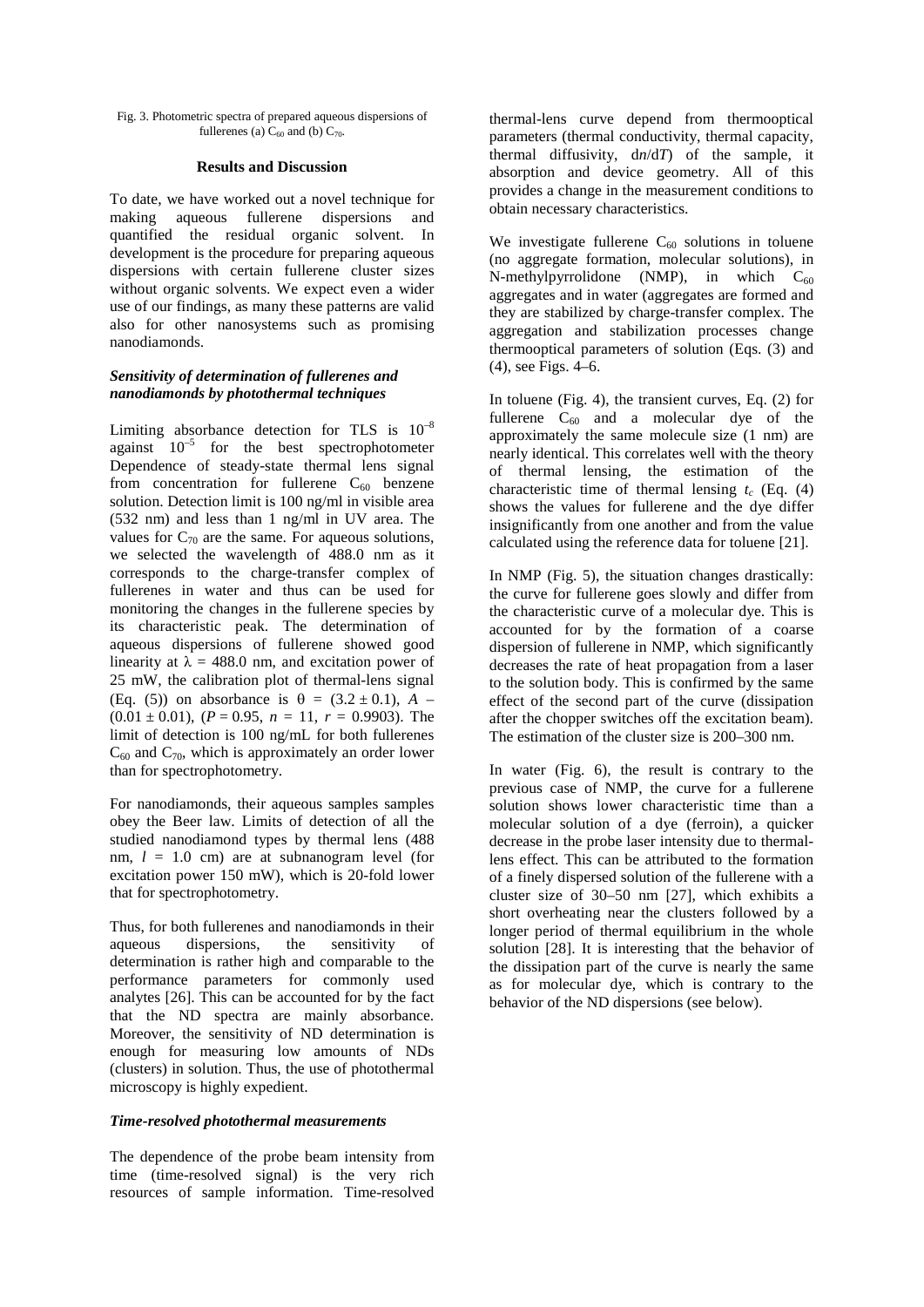

Fig. 4. Transient thermal-lens curves for fullerene  $C_{60}$ , blue line and a molecular dye (Sudan) in toluene, orange line; 532 nm, 150 mw



Fig. 5. Transient thermal-lens curves for fullerene  $C_{60}$ , blue line and a molecular dye (ferroin) in N-methylpyrrolidone, orange line; 532 nm, 150 mw



Fig. 6. Transient thermal-lens curves for fullerene  $C_{60}$ , blue line and a molecular dye (ferroin) in water, orange line; 532 nm, 150 mw. The rectangular area is expanded below



Fig. 7. Transient thermal-lens curves for ND (1.0 mg/mL, NanoAmando), blue line and a molecular dye (ferroin) in water,



Fig 8. DLS size distributions and DSC parameter ΔT for pristine SDND, NanoAmando, RUDDM and GO. NDs concentrations in solutions were 1.0 mg/ml (except GO solutions, 0.2 mg/ml).

The generally similar picture is observed for nanodiamond solutions (Fig. 7). This gives us the estimation of ND cluster size of 50–70 nm. From approximation of thermal-lens experiment, the estimation of aggregate size was obtained for all the types of ND used. This values correlate well with light scattering data (Fig. 8).

Unfortunately, the theory, which binds the size and the nature of the disperse particles and the behavior of the transient curve is still not fully developed, and only the estimation of the range of the particle/aggregate/cluster size can be done.

#### *Photothermal and optoacoustic spectra of aqueous dispersions of carbon nanomaterials*

One of the drawbacks of photothermal spectroscopy to date was the limited and small number of excitation lines used for measurements. This limits the information gathered by photothermics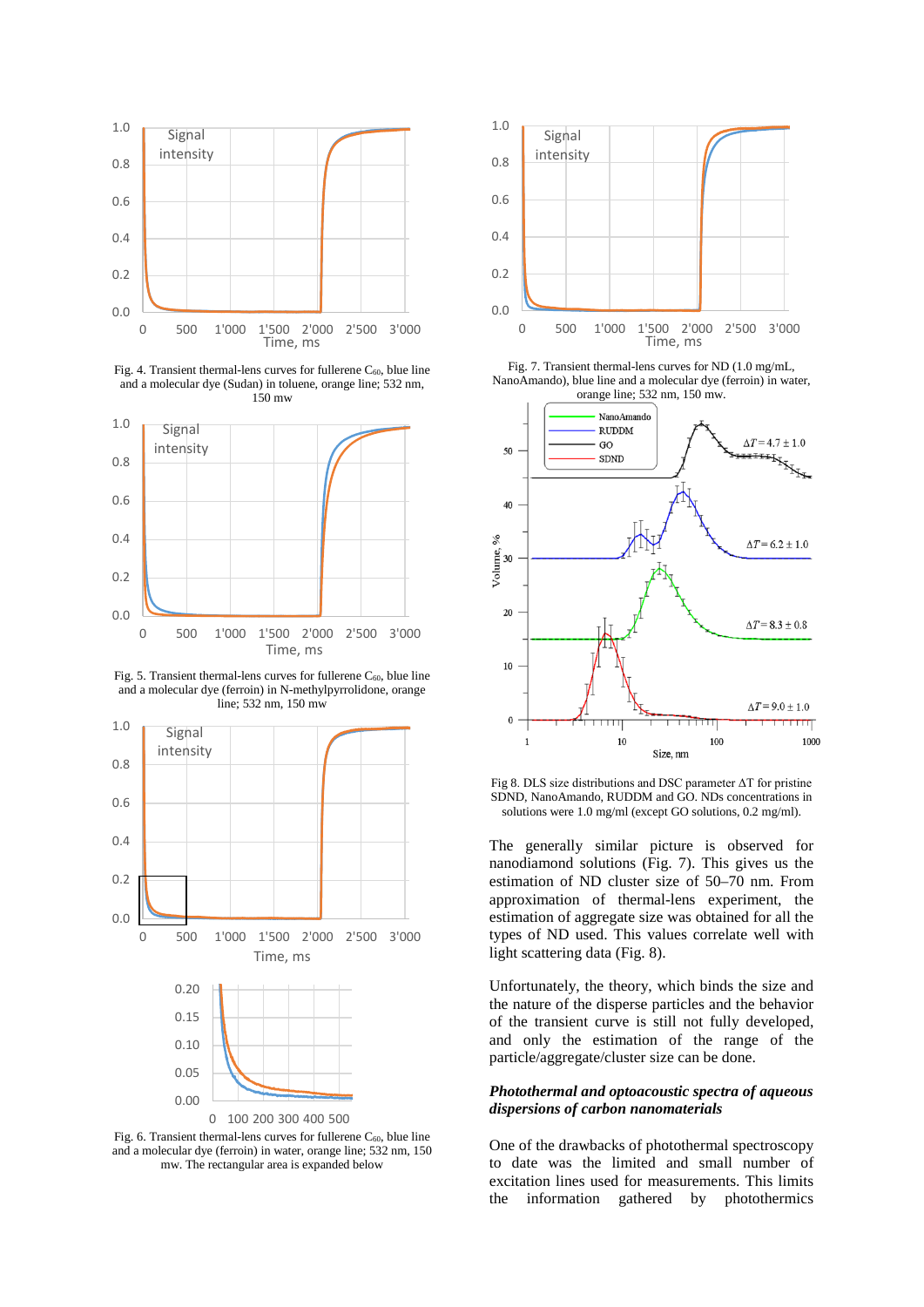compared to photometry. The appearance of optical parametric oscillators (OPO) as excitation sources in laser spectroscopy fills this gap and opens up new possibilities for photothermal spectroscopy [\[22,](#page-8-4) [29-32\]](#page-8-11), especially in biological studies. In this paper, we used OPO-based multiwavelength photothermal and optoacoustic spectroscopy for studying extinction spectra of carbon nanomaterials, as the nature of spectra (mainly absorption or mainly scattering) is still under question and conventional spectroscopic techniques (spectrophotometry and turbidimetry) cannot provide the reliable information.

The measurements of photothermal and optoacoustic spectra of the aqueous dispersions of the selected ND types (Fig. 9) shows that that absorbance calculated from OA data differ insignificantly from the conventional spectrophotometry. Photothermal-lens data are the same (not shown). As both OA and thermal lensing are much less dependent on light scattering, such a correlation of OA and conventional spectra can reveal that the spectra on nanodiamond, thought similar in shape to light scattering are determined by light absorption of these aqueous dispersions.

This confirms high sensitivity of photothermal-lens determination of nanodiamond in the visible range discussed above, which is comparable by mass limits of detection with most molecular dyes in water.



Fig. 9. Absorbance spectra of ND obtained using conventional spectrophotometry (blue lines) and calculated from optoacoustic measurements (orange lines); (a) RUDDM type; (b) SDND type.

## *Photothermal and optoacoustic images of aqueous dispersions of carbon nanomaterials*

The comparison of optoacoustic images of ND aqueous dispersions showed negligible differences from optical spectra of NDs thus proving the major role of absorption in their optical spectra, discussed in the previous section. Optical transmission shows no characteristic features (fig. 10), and phasecontrast images shows only disperse nature of the samples without any quantitative data.



Fig. 10. Transmission (left parts of the images) and phasecontrast (right parts) optical microscopic images of NanoAmando and RUDDM nanodiamonds (of the same ND sample).



Fig. 11 the photothermal-lens microscopic images of (above) NanoAmando and (below) RUDDM nanodiamonds (532 nm, step 200 nm)

To the contrary, photothermal imaging reveals ND clusters of *ca.* 50–200 nm in ND aqueous dispersions can be revealed (Fig. 11). This is in good accordance with the data from the transient curves.

It is shown that the selected ND types differ very significantly. While SDND type show no signal at all (empty images, not shown in Fig. 11), NanoAmando ND show scarce large clusters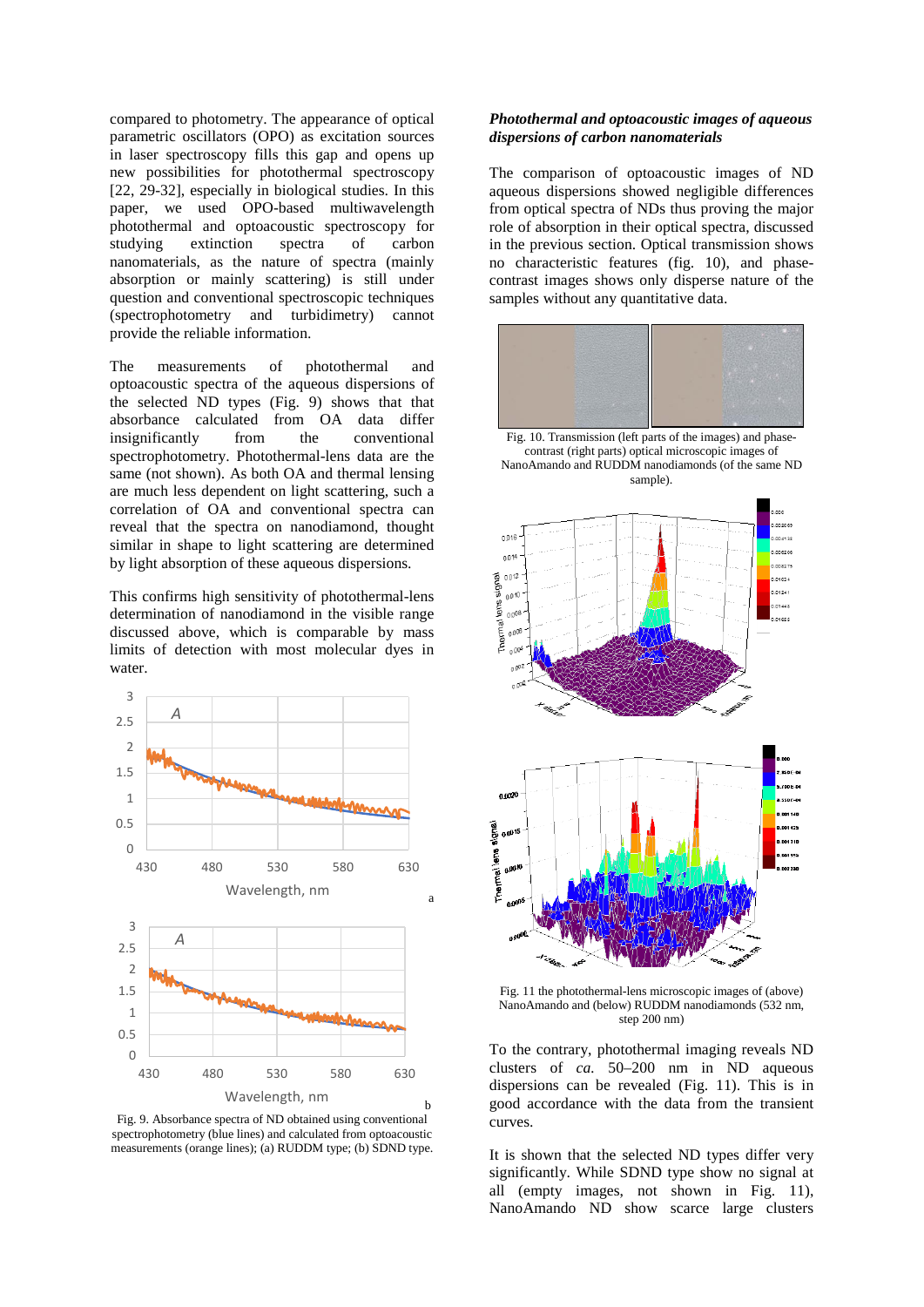approximately 30–40 nm in size, RUDDM ND show much larger number of larger (50-70 nm) but lowly absorbing clusters and smaller (below 20 nm) but highly absorbing clusters. This is in good correlation with DLS distributions shown in Fig. 8.

As with transient curves discussed above, the approximation of the cluster size is rather rough as here we are limited by the optical resolution of the microscope. However, the resolution of PT microscopy can be further increased by thermal super-resolution of heat distribution during the development of the thermal lens effect [\[29,](#page-8-11) [33,](#page-8-12) [34\]](#page-8-13).

## **Conclusions**

Thus, this study intended as a survey of the possibilities of photothermal and optoacoustic spectroscopy for the investigation of nanomaterials shows rather positive results. All the variants used give complementary information, and PT/OA spectroscopy can be used, along with the data from other methods, to characterize and monitor carbon nanomaterials and their promising aqueous dispersion. In our opinion, the estimation of the cluster size from two techniques—transient and imaging–giving concordant values and agreeing with DLS data are very invigorating. Although both techniques are currently unable to provide the information with enough precision due to undeveloped models, this direction of the unraveling photothermal spectroscopy shows very good outlooks.

The possibility of multiwavelength (multispectral) OPO-based photothermal techniques to complement the conventional spectrophotometric data on the nature of extinction spectra of carbon aqueous dispersions also seems very important as it can be used (with NDs, fullerenes and dispersions of various nature) to distinguish between real light absorption of these materials, light-scattering contribution, and photothermal effect to the overall picture of their properties. This seems important, even more, for biological applications of carbon nanomaterials.

## **Acknowledgements**

This work was supported by the Russian Foundation for Basic Research, grants nos. 10-02- 01354-а, 10-03-01018-а, 12-03-00653-а, 12-03- 31569-mol\_a and the Ministry of Science and Technology of Russian Federation, contract no. 16.740.11.0471.

## **References**

<span id="page-7-0"></span>[1] D. Ho (Ed.), Nanodiamonds: Applications in Biology and Nanoscale Medicine, Springer, New York, Dordrecht, Heidelberg, London 2010.

<span id="page-7-1"></span>[2] O.V. Turova et al (2011), Palladium supported on detonation nanodiamond as a highly effective catalyst of the  $C = C$  and  $C C$  bond hydrogenation, Catalysis Communications, 12, 577-579.

<span id="page-7-2"></span>[3] N.N. Vershinin et al (2011), Detonation Nanodiamonds as Catalyst Supports, Fullerenes Nanotubes and Carbon Nanostructures, 19, 63-68.

<span id="page-7-3"></span>[4] V.S. Bondar, I.O. Pozdnyakova and A.P. Puzyr (2004), Applications of nanodiamonds for separation and purification of proteins, Physics of the Solid State, 46, 758-760.

[5] H.-D. Wang, C.H. Niu, Q. Yang and I. Badea (2011), Study on protein conformation and adsorption behaviors in nanodiamond particleprotein complexes, Nanotechnology, 22.

[6] N.A. Skorik, A.L. Krivozubov, A.P. Karzhenevskii and B.V. Spitsyn (2011), Physicochemical study of the nanodiamond surface, Protection of Metals and Physical Chemistry of Surfaces, 47, 54-58.

[7] G.P. Bogatyreva, M.A. Marinich and V.L. Gvyazdovskaya (2000), Diamond — an adsorbent of a new type, Diamond and Related Materials, 9, 2002-2005.

<span id="page-7-4"></span>[8] B.R. Smith et al (2009), Five-Nanometer Diamond with Luminescent Nitrogen-Vacancy Defect Centers, Small, 5, 1649-1653.

[9] N. Mohan et al (2010), Sub-20-nm Fluorescent Nanodiamonds as Photostable Biolabels and Fluorescence Resonance Energy Transfer Donors, Advanced Materials, 22, 843-847.

[10] N. Mohan, C.-S. Chen, H.-H. Hsieh, Y.-C. Wu and H.-C. Chang (2010), In Vivo Imaging and Toxicity Assessments of Fluorescent Nanodiamonds in Caenorhabditis elegans, Nano Letters, 10, 3692-3699.

<span id="page-7-5"></span>[11] M. Chen, X.-O. Zhang, H.B. Man, R. Lam, E.K. Chow and D. Ho (2010), Nanodiamond Vectors Functionalized with Polyethylenimine for siRNA Delivery, The Journal of Physical Chemistry Letters, 1, 3167-3171.

<span id="page-7-6"></span>[12] M. Chen et al (2009), Nanodiamond-Mediated Delivery of Water-Insoluble Therapeutics, ACS Nano, 3, 2016-2022.

<span id="page-7-7"></span>[13] L. Tang, C. Tsai, W.W. Gerberich, L. Kruckeberg and D.R. Kania (1995), Biocompatibility of chemical-vapour-deposited diamond, Biomaterials, 16, 483-488.

<span id="page-7-8"></span>[14] S. Kelly et al (2008), Patterned growth of neuronal cells on modified diamond-like carbon substrates, Biomaterials, 29, 2573-2580.

<span id="page-7-9"></span>[15] Y.-C. Chen et al (2010), Induction and regulation of differentiation in neural stem cells on ultra-nanocrystalline diamond films, Biomaterials, 31, 5575-5587.

<span id="page-7-10"></span>[16] L. Kuang-Kai and et al. (2007), Biocompatible and detectable carboxylated nanodiamond on human cell, Nanotechnology, 18, 325102.

<span id="page-7-11"></span>[17] K.-K. Liu, C.-C. Wang, C.-L. Cheng and J.-I. Chao (2009), Endocytic carboxylated nanodiamond for the labeling and tracking of cell division and